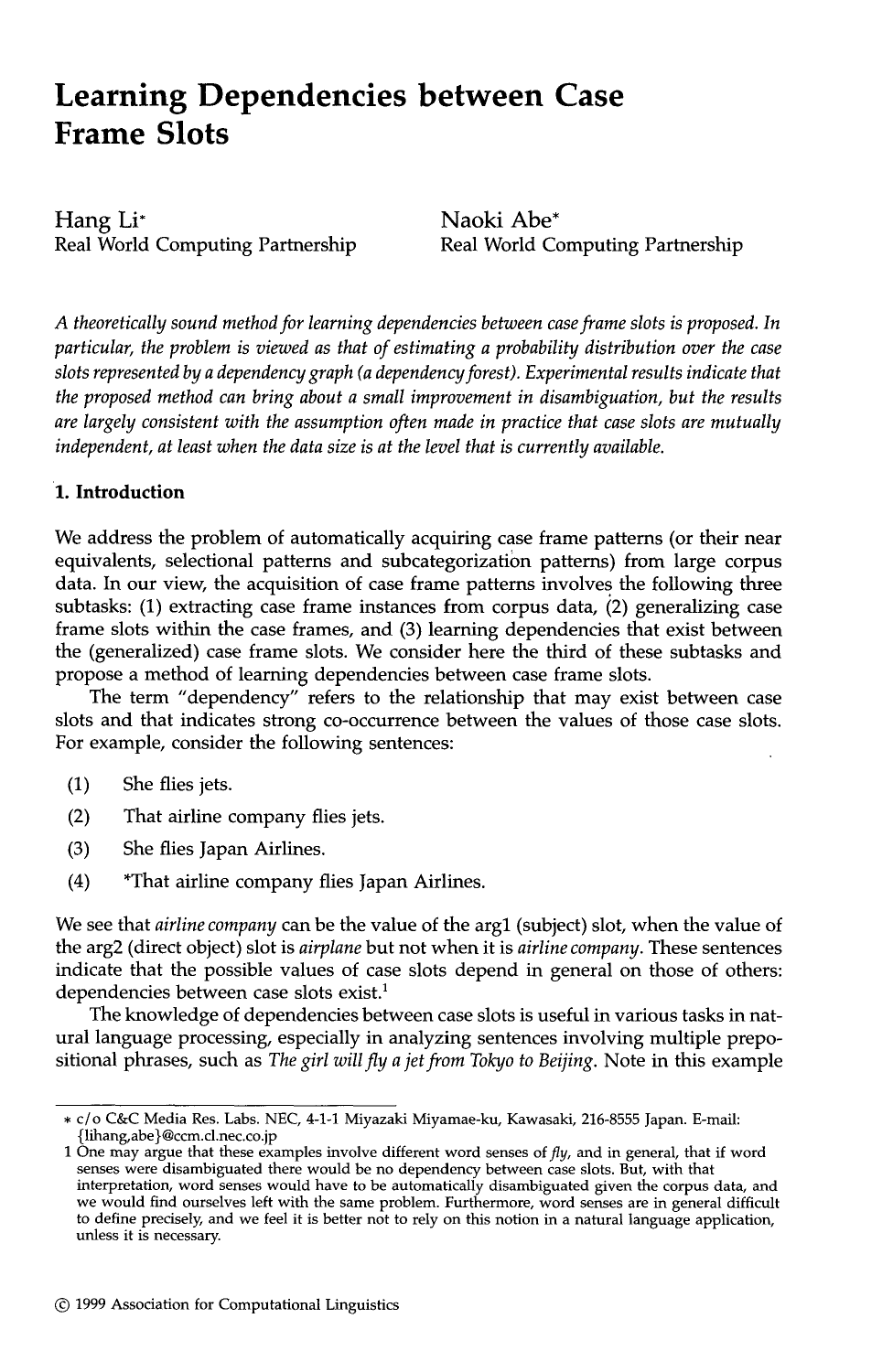| Table 1 |  |                                                       |  |
|---------|--|-------------------------------------------------------|--|
|         |  | Example case frames generated by a class-based model. |  |

| Case Frame                                                                                                              | Frequency |  |
|-------------------------------------------------------------------------------------------------------------------------|-----------|--|
| (fly (arg1 $\langle person \rangle$ )(arg2 $\langle airplane \rangle$ ))                                                |           |  |
| (fly (arg1 $\langle$ company $\rangle$ )(arg2 $\langle$ airplane $\rangle$ ))                                           |           |  |
| (fly (arg1 $\langle$ person $\rangle$ )(arg2 $\langle$ company $\rangle$ ))                                             |           |  |
| (fly (arg1 $\langle person \rangle$ )(to $\langle place \rangle$ ))                                                     |           |  |
| (fly (arg1 $\langle \text{person} \rangle$ )(from $\langle \text{place} \rangle$ )(to $\langle \text{place} \rangle$ )) |           |  |
| (fly (arg1 $\langle$ company $\rangle$ )(from $\langle$ place $\rangle$ )(to $\langle$ place $\rangle$ ))               |           |  |

that the slot of *from* and that of *to* should be considered dependent and the attachment site of one of the prepositional phrases (case slots) can be determined by that of the other with high accuracy and confidence. There has not been a general method proposed to date, however, that learns dependencies between case slots. Methods of resolving ambiguities have been based, for example, on the assumption that case slots are mutually independent (Hindle and Rooth 1991), or at most two case slots are dependent (Collins and Brooks 1995). In this article, we propose an efficient and general method of learning dependencies between case frame slots.

## **2. Learning Method**

Suppose that we have frequency data of the type shown in Table 1 automatically extracted from a corpus, in which words in the slots are replaced by the classes they belong to. We assume that case frame instances with a given verb are generated by a discrete joint probability distribution of the form

$$
P_Y(X_1,X_2,\ldots,X_n),
$$

where  $P_Y$  stands for the verb, and each of the random variables  $X_i$ ,  $i = 1, 2, \ldots, n$ , represents a case slot. We then formulate the dependencies between case slots as the *probabilistic* dependencies between these random variables.

Such a joint distribution can be represented by three alternative types of probabilistic models according to the type of values each random variable  $X_i$  assumes. When  $X_i$  assumes a word or a special symbol "0" as its value, we refer to the corresponding model as a word-based model. Here 0 indicates the absence of the case slot in question. When  $X_i$  assumes a word-class (such as  $\langle \text{person} \rangle$  or  $\langle \text{company} \rangle$ ) or 0 as its value, the corresponding model is called a **class-based model**. When  $X_i$  takes on 1 or 0 as its value, we call the model a slot-based model. Here the value of 1 indicates the presence of the case slot in question, and 0 the absence thereof.

The number of parameters in a joint distribution will be exponential, however, if we allow interdependencies among all of the variables (even the slot-based model has  $O(2^n)$  parameters), and thus their accurate and efficient estimation may not be feasible in practice. It is often assumed implicitly in statistical natural language processing that case slots (or the corresponding random variables) are mutually independent. Although assuming that they are mutually independent would drastically reduce the number of parameters (e.g., under the independence assumption, the number of parameters in a slot-based model becomes  $O(n)$ ), as illustrated above, this assumption is not necessarily valid in practice.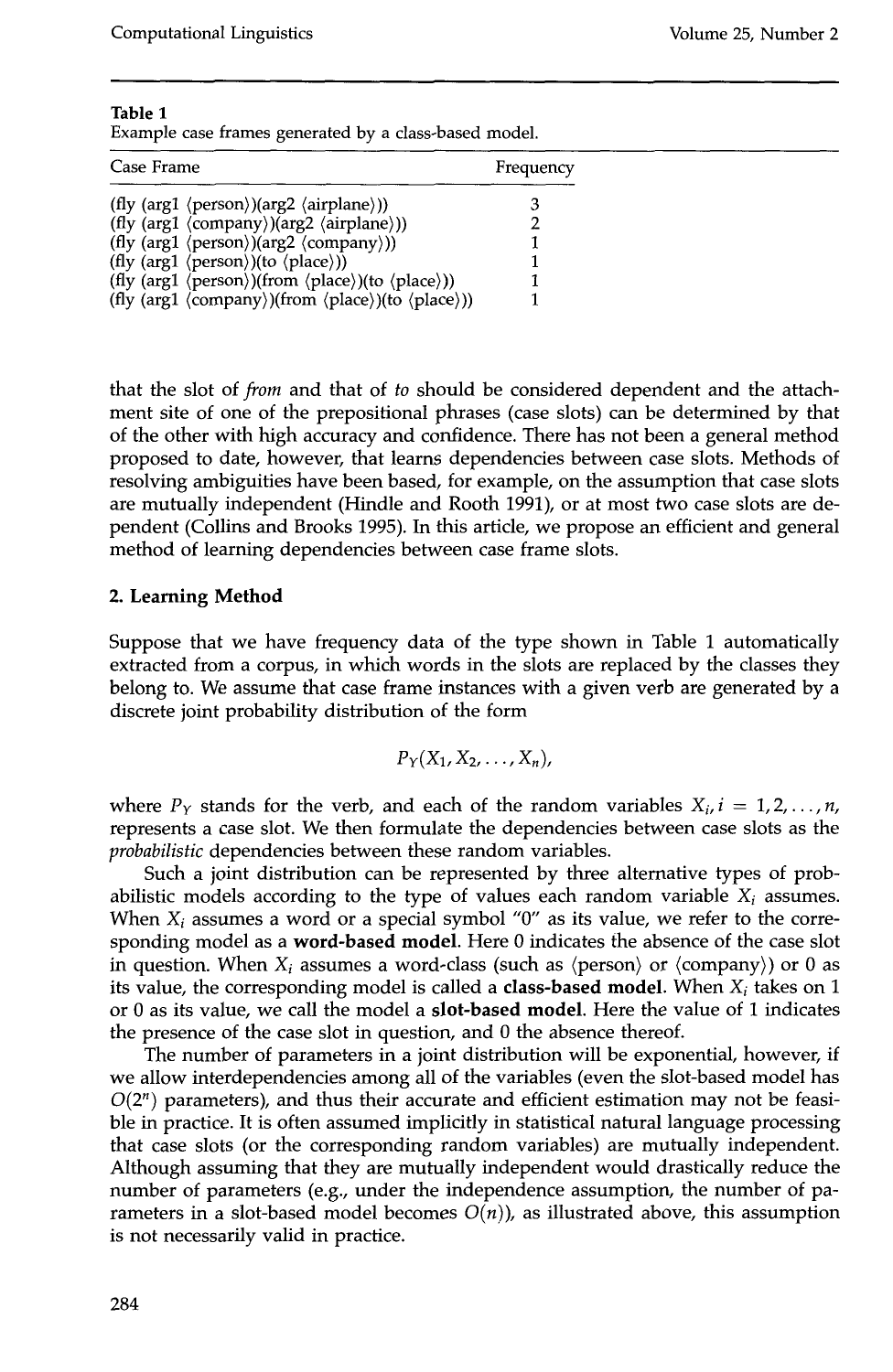What seems to be true in practice is that some case slots are in fact dependent on one another, but that the overwhelming majority of them are mutually independent, due partly to the fact that usually only a few case slots are obligatory; the others are optional. (Optional case slots are not necessarily independent, but if two optional case slots are randomly selected, it is very likely that they are independent of one another.) Thus the target joint distribution is likely to be approximatable as the product of lowerorder component distributions, and thus has, in fact, a reasonably small number of parameters.

In general, any  $n$ -dimensional joint distribution can be written as

$$
P(X_1, X_2, \ldots, X_n) = \prod_{i=1}^n P(X_{m_i} | X_{m_1}, \ldots, X_{m_{i-1}})
$$

for some permutation  $(m_1, m_2, \ldots, m_n)$  of  $(1, 2, \ldots, n)$ , letting  $P(X_{m_1} \mid X_{m_0})$  denote  $P(X_{m_1})$ . A plausible assumption regarding the dependencies between these random variables is that each variable *directly* depends on at most one other variable. This is one of the simplest assumptions that can be made to relax the independence assumption. For example, if the joint distribution  $P(X_1, X_2, X_3)$  over 3 random variables  $X_1, X_2, X_3$  can be written (approximated) as  $P(X_1) \cdot P(X_2 | X_1) \cdot P(X_3 | X_2)$ , it (approximately) satisfies such an assumption. We call such a distribution a dependency forest model. A dependency forest model can be represented by a dependency forest (i.e., a set of dependency trees), whose nodes represent random variables (each labeled with a number of parameters), and whose directed links represent the dependencies that exist between these random variables. A dependency forest model is thus a restricted form of the Bayesian network (note that it is also an extension of the first-order Markov chain model).

Now we turn to the problem of how to select the best dependency forest model from among all possible ones to approximate a target joint distribution based on input data. This problem has already been investigated in the area of machine learning and related fields. In particular, Suzuki (1993) has devised an algorithm, based on the Minimum Description Length (MDL) principle (Rissanen 1989), which estimates the target joint distribution as a dependency forest model (see Li [1998] for a derivation of this algorithm from MDL). Figure 1 shows this algorithm, for which  $k_i$  and  $k_j$  denote,

#### Algorithm:

Let  $T := \emptyset$ ,  $V = \{\{X_i\}, i = 1, 2, \dots, n\};$ Calculate the value  $\theta(X_i, X_j)$  for all node pairs  $(X_i, X_j)$ ;  $\theta(X_i, X_j) = I(X_i, X_j) - (k_i - 1) \cdot (k_j - 1) \cdot \frac{\log N}{2 \cdot N}$ , where mutual information  $I(X_i, X_j) = \sum_{x_i \in X_j} f(x_i, x_j) \cdot P(x_i, x_j) \log P(x_i, x_j) - P(x_i, x_j) \log (P(x_i) \cdot P(x_j))$ 

Sort the node pairs in descending order of  $\theta$ , and store them into queue  $Q$ ; while  $(\max_{(X_i,X_j)\in Q} \theta(X_i,X_j) > 0)$  do

Remove  $\arg \max_{(X_i, X_j) \in Q} \theta(X_i, X_j)$  from  $Q$ ;

*if*  $X_i$  and  $X_j$  belong to different sets  $W_1, W_2$  in V

then Replace  $W_1$  and  $W_2$  in V with  $W_1 \cup W_2$ , and add edge  $(X_i, X_j)$  to T; Output T as the set of edges of the dependency forest.

#### **Figure 1**

The learning algorithm.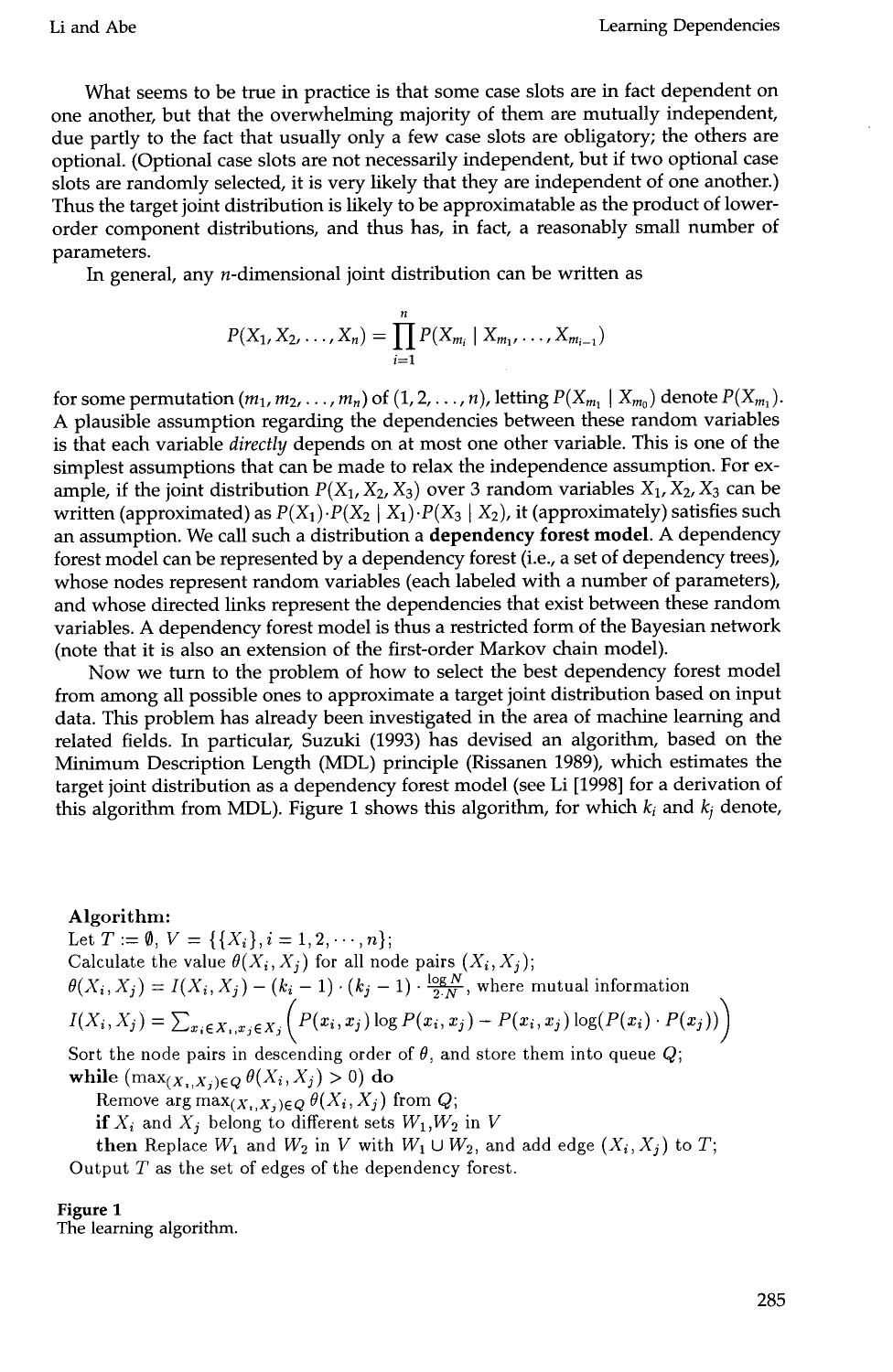

#### **Figure 2**

A dependency forest as case frame patterns.

respectively, the number of possible values assumed by random variables  $X_i$  and  $X_i$ , and N the input data size. We employ Suzuki's algorithm to learn case frame patterns as a dependency forest model.

Let us now consider an example to see how the algorithm works. Suppose that the input data is as given in Table 1 and there are four nodes (random variables)  $X_{\text{are1}}$ ,  $X_{\text{are2}}$ ,  $X_{\text{from}}$ , and  $X_{\text{to}}$ . The table in Figure 2 shows the  $\theta$  values for all node pairs. Our program actually induces the set of possible values of a random variable from those in the input data and thus here  $k_{arg1} = 2$ . Probabilities are calculated based on maximum-likelihood estimation. Also, the base of logarithm is 2, and  $0 \cdot \log 0 = 0$  is assumed. The dependency forest in Figure 2 is then constructed. The dependency forest indicates that there is dependency between the *to* slot and the arg2 slot, and between the *to* slot and *the from* slot, but the argl slot is independent from all others. Note that this algorithm in fact outputs a forest consisting of **labeled free trees.** A labeled free tree is a tree in which each node is uniquely associated with a label and the root node is left unspecified. After applying the algorithm, any node can be designated as the root of that tree, since the dependency models based on the same labeled free tree are all equivalent (cf. Li 1998).

#### **3. Experimental Evaluation**

#### **3.1 Experiment 1: Slot-based Model**

In the first experiment, we used the proposed method to learn slot-based dependencies. As training data, we used the entire bracketed data of the Wall Street Journal corpus (Penn Treebank). We extracted case frame data from the corpus using some heuristic rules. There were 3,678 verbs for which case frame instances were extracted. We considered only the 354 verbs for which more than 50 case frame instances were extracted, since dependencies are not likely to be found with smaller data sizes (see Section 3.4.) Also, we only considered the 12 most frequently occurring case slots (argl, arg2, *on, in, for, at, by, from, to, as, with, against)* and ignored the others.

*Example Case Frame Patterns.* We acquired slot-based case frame patterns for the 354 verbs using our method. There were on the average  $484/354 = 1.4$  dependency links acquired for each of the 354 verbs. We found that there were some verbs whose arg2 slot is dependent on a preposition (referred to as  $p$ ) slot. Table 2 shows some of the verbs with large  $P(X_{\text{arg2}} = 1, X_p = 1)$  values. We also found that there were some verbs having preposition slots that depend on each other (referred to as  $p1$  and  $p2$ ). Table 2 also shows some of the verbs with large  $P(X_{p1} = 1, X_{p2} = 1)$  values. The dependencies found by our method seem to agree with human intuition.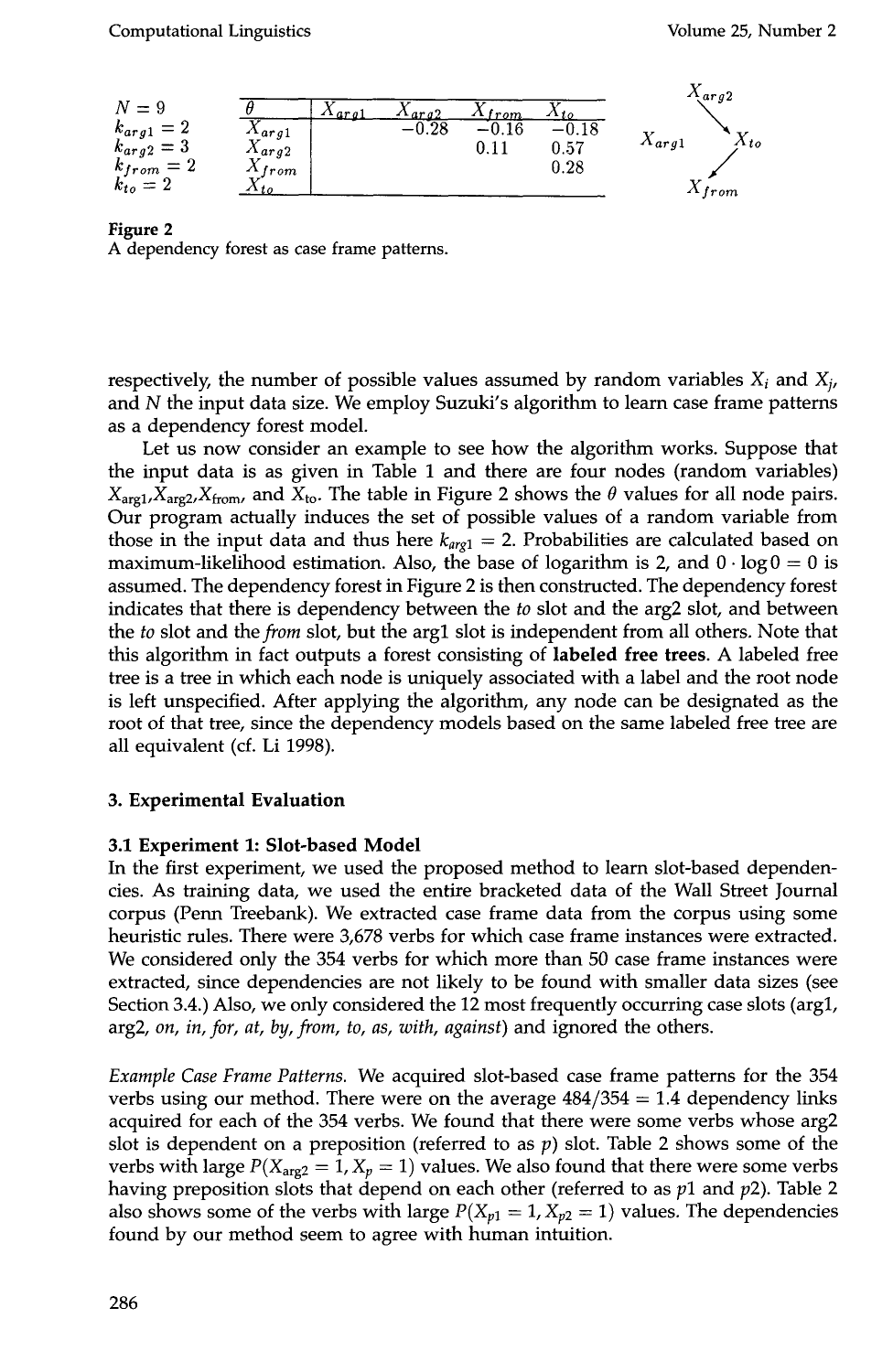**Table 2 Table 2** 

| Table 2 |  |                                       |  |
|---------|--|---------------------------------------|--|
|         |  | Verbs and their dependent case slots. |  |

| Verb     | Dependent Slots | Example                            |
|----------|-----------------|------------------------------------|
| gain     | arg2 to         | gain 10 to 100                     |
| compare  | arg2 with       | compare profit with estimate       |
| invest   | $arg2$ in       | invest share in fund               |
| convert  | arg2 to         | convert share to cash              |
| add      | arg2 to         | add 1 to 3                         |
| withdraw | arg2 from       | withdraw application from office   |
| prepare  | arg2 for        | prepare case for trial             |
| file     | arg2 against    | file suit against company          |
| sell     | arg2 to         | sell facility to firm              |
| lose     | arg2 to         | lose million to 10%                |
| range    | from to         | range from 100 to 200              |
| climb    | from to         | climb from million to million      |
| rise     | from to         | rise from billion to billion       |
| shift    | from to         | shift from stock to bond           |
| soar     | from to         | soar from $10\%$ to $20\%$         |
| fall     | from to         | fall from million to million       |
| increase | from to         | increase from million to million   |
| climb    | from in         | climb from million in period       |
| apply    | to for          | apply to commission for permission |
| boost    | from to         | boost from 1% to 2%                |

*Perplexity Reduction.* We evaluated the acquired case frame patterns (using the slotbased models) for all of the 354 verbs in terms of reduction in test data perplexity.<sup>2</sup> We conducted the evaluation through a 10-fold cross validation. That is, to acquire case frame patterns for a given verb, we used nine-tenths of the case frames for that verb as training data, saving what remained for use as test data, and then calculated the test data perplexity. We repeated this process 10 times and calculated the average perplexity. We then compared this with the average perplexity for independent models, which were acquired based on the assumption that each case slot is independent.

The experimental results indicate that for some verbs the use of dependency forest models results in a reduction of perplexity as compared to that of independent models. For 30 of the 354 verbs (8%), perplexity reduction exceeded 10%, while the average perplexity reduction overall was only 1%. Nonetheless, it seems safe to say that, with the currently available amount of data, the dependency forest model is more suitable as a representation for the *true* model of case frames than the independent model, at least for 8% of the 354 verbs.

#### **3.2 Experiment 2: Slot-based Disambiguation**

In order to quantitatively evaluate the acquired knowledge of case slot dependencies, we conducted a PP-attachment disambiguation experiment, in which we make a decision of the following type: Whether *from Tokyo* should be attached to *fly* or *jet* in the sentence *he will fly a jet from Tokyo.* 

<sup>2</sup> Test data perplexity is a measure of how well an estimated probability model predicts future data, and is defined as  $2^{H(P_T, P_M)}$ ,  $H(P_T, P_M) = -\sum_x P_T(x) \cdot \log P_M(x)$ , where  $P_M(x)$  denotes the estimated model,  $P_T(x)$  the empirical distribution of the test data. It is in general the case that the smaller perplexity a model has, the closer to the true model it is.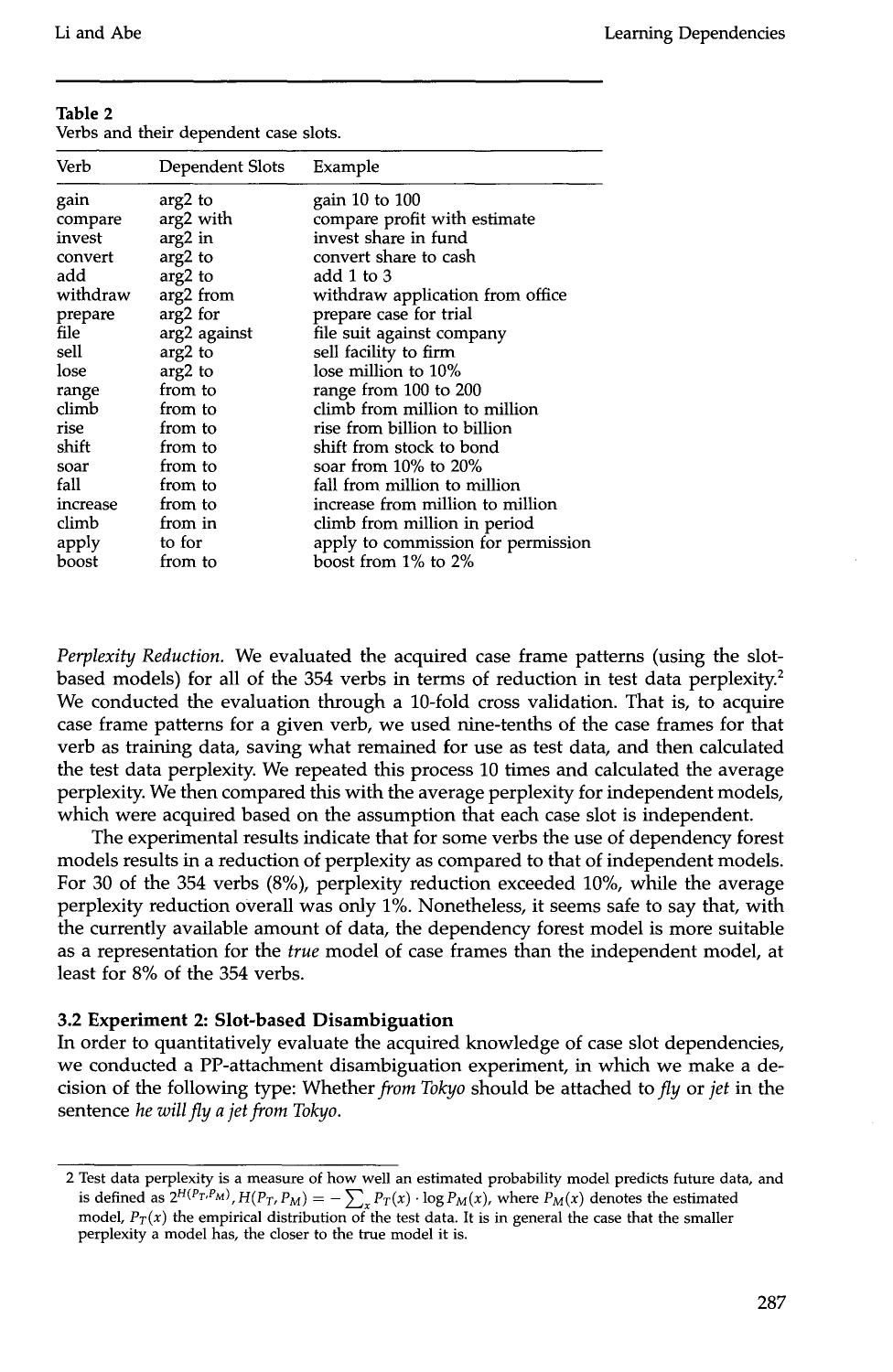A simple way to disambiguate is to compare the following likelihood values, based on acquired slot-based models,

$$
P_{\text{fly}}(X_{\text{arg2}}=1, X_{\text{from}}=1) \cdot P_{\text{jet}}(X_{\text{from}}=0),
$$

and

$$
P_{\text{fly}}(X_{\text{arg2}}=1, X_{\text{from}}=0) \cdot P_{\text{jet}}(X_{\text{from}}=1)
$$

assuming that there are only two case slots arg2 and *from* for the verb *fly,* and there is only one case slot *from* for the noun *jet.* This means that we need to compare

$$
P_{fly}(X_{from} = 1 | X_{arg2} = 1) \cdot \left(1 - P_{jet}(X_{from} = 1)\right)
$$
  
=  $P_{fly}(X_{from} = 1 | X_{arg2} = 1) - P_{fly}(X_{from} = 1 | X_{arg2} = 1) \cdot P_{jet}(X_{from} = 1)$ 

and

$$
\left(1 - P_{\text{fly}}(X_{\text{from}} = 1 \mid X_{\text{arg2}} = 1)\right) \cdot P_{\text{jet}}(X_{\text{from}} = 1) = P_{\text{jet}}(X_{\text{from}} = 1) - P_{\text{fly}}(X_{\text{from}} = 1 \mid X_{\text{arg2}} = 1)) \cdot P_{\text{jet}}(X_{\text{from}} = 1).
$$

Since the second term is common to both expressions, we actually only need to compare

$$
P_{\rm fly}(X_{\rm from} = 1 \mid X_{\rm arg2} = 1)
$$

and

$$
P_{\rm jet}(X_{\rm from}=1).
$$

Obviously, if we assume that case slots are independent, then we only need to compare  $P_{\text{fly}}(X_{\text{from}} = 1)$  and  $P_{\text{jet}}(X_{\text{from}} = 1)$ . This is nearly equivalent to the disambiguation method proposed by Hindle and Rooth (1991). Their method, referred to here as the Lexical Association (LA) method, actually compares the two probabilities by means of hypothesis testing. Specifically, it calculates the so-called t-score, which is a statistic about the difference between the two probabilities.

Here, we first employ the proposed dependency learning method to judge if slots  $X_{\text{arg2}}$  and  $X_{\text{from}}$  with respect to verb *fly* are mutually dependent. Then, if they are dependent, we make the disambiguation decision based on the t-score between  $P_{\text{fly}}(X_{\text{from}} = 1 | X_{\text{from}} = 1)$  and  $P_{\text{jet}}(X_{\text{from}} = 1)$ . Otherwise, we consider the two slots independent and make a decision based on the t-score between  $P_{\text{fly}}(X_{\text{from}} = 1)$  and  $P_{\text{jet}}(X_{\text{from}} = 1)$ . We call this disambiguation method DepenLA, since it is a natural extension of LA.

First, we randomly selected the files under one directory of the Wall Street Journal corpus, containing roughly 1/26 of the entire bracketed corpus data, and extracted  $(v, n_1, p, n_2)$  quadruples (e.g., (fly, jet, from, Tokyo)) as test data. We then extracted case frames from the remaining bracketed corpus data as we did in Experiment I and used them as training data. We repeated this process 10 times and obtained 10 data sets consisting of different training data and test data. In each training data set, there were roughly 128, 000 case frames on the average for verbs and roughly 59, 000 case frames for nouns. On the average, there were 820 quadruples in each test data set.

We used these 10 data sets to conduct cross-validation on the disambiguation accuracy. We used the training data to acquire dependency forest models, which we then used to perform disambiguation on the test data based on DepenLA. We also tested the performance of LA for comparison. We set the threshold for the t-score to 1.28 for both methods. In both cases, some quadruples remained whose attachment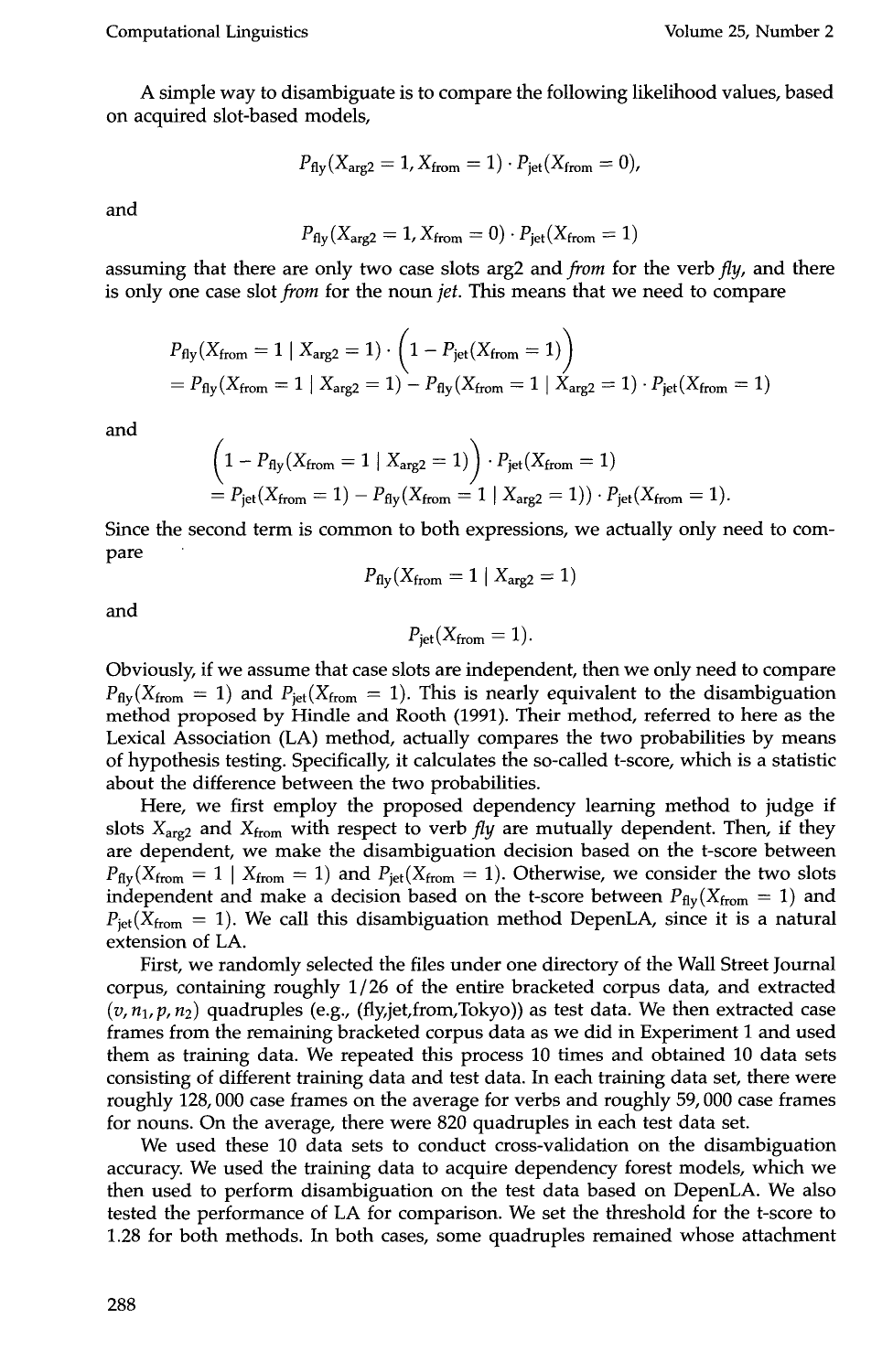**Table 3**  PP-attachment disambiguation results.

| Method  | $Accuracy$ %)  | Accuracy for 11% of Data (%) |
|---------|----------------|------------------------------|
| Default | 56.2           | 55.3                         |
| LA      | $78.1 \pm 0.5$ | $93.8 \pm 0.8$               |
| DepenLA | $78.4 \pm 0.5$ | $97.5 \pm 0.5$               |

sites could not be determined. In such cases, we made a default decision--namely, we forcibly attached  $(p, n_2)$  to v. This is because we found empirically for our data set that for what remains after applying LA or DepenLA, it is most likely that  $(p, n_2)$  goes with  $v$ . Table 3 summarizes the results, which are evaluated in terms of disambiguation accuracy, averaged over the ten trials. Table 3 also gives the standard deviation  $(\pm)$  of each accuracy value, calculated based on the assumption that the 10 cross-validation trials are statistically independent.

We found that as a whole it is still difficult to judge if DepenLA significantly improves upon LA, indicating that it is almost justifiable to rely on the independence assumption in practice, at least when the data size is at the level that is currently available. For about 11% of the verbs, however, for which the dependencies are detected and are strong enough (i.e.,  $P(X_p = 1 | X_{\text{arg2}} = 1) > 0.2$  or  $P(X_p = 1 | X_{\text{arg2}} = 1) < 0.002$ ), DepenLA significantly improves upon LA. (The cutoff points were set heuristically by observing the obtained dependencies, but not after the accuracy was calculated.) It is interesting to note that on the subset of data for which DepenLA is found to significantly improve upon LA, LA is already doing quite well: 93.8% as compared to 78.1%. We found that in cases in which dependencies are detected (i.e.,  $P(X_p = 1 | X_{\text{area}} = 1) \gg P(X_p = 1)$  or the converse), the probability value  $P(X_p = 1)$ is already highly discriminative, that is, either very large or very small. This is probably due to the fact that the verbs for which dependencies are detected are those for which the amount of training data is sufficient (relative to the inherent difficulty of disambiguation for that verb), and hence that are easy to disambiguate.

#### **3.3 Experiment 3: Class-based Model**

We also used the proposed method to acquire case frame patterns as class-based dependency forest models, using the 354 verbs in Experiment 1. As before, we considered only the 12 most frequent slots. We generalized the values of the case slots within these case frames using the method proposed in Li and Abe (1998) to obtain class-based case frame data. We then used these data as input to the learning algorithm. The results were rather discouraging: very few case slots were determined to be dependent in the case frame patterns. To be more precise, there were on the average only  $64/354 = 0.2$ dependency links found for each verb. This is because the number of parameters in a class-based model was large as compared to the size of the data we had available.

These experimental results seem to justify the commonly made assumption that class-based case slots, and hence word-based case slots, are mutually independent, when the data size available is at the level of what is currently provided by the Penn Treebank.

#### **3.4 Experiment 4: Simulation**

In order to test how large a data size is required to estimate a dependency forest model, we conducted the following experiment. We defined an artificial model in the form of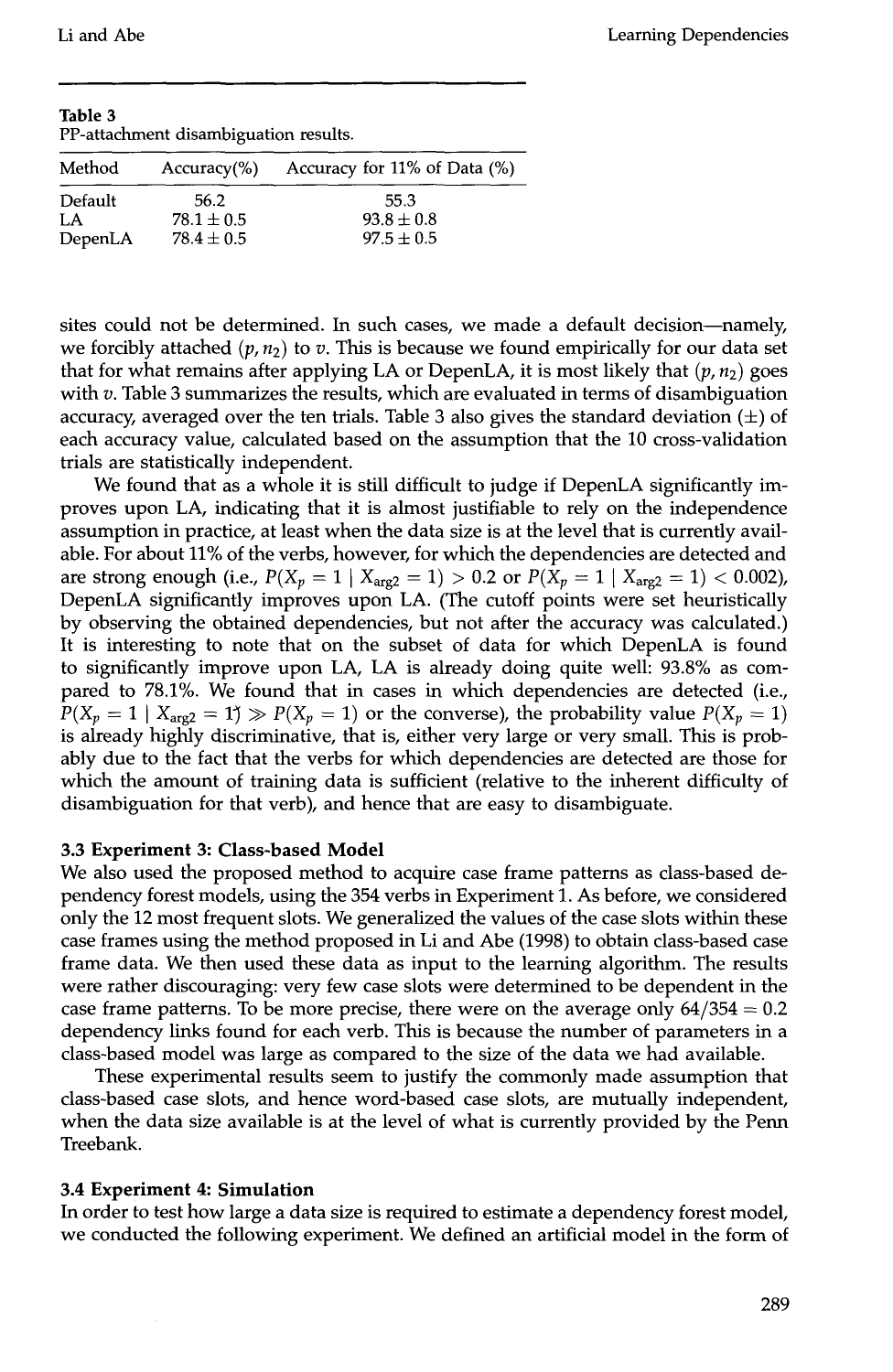

**Figure 3**  Simulation results.

a dependency forest model and generated data according to its distribution. We then used the data obtained to estimate a model, and evaluated the estimated model by measuring the KL divergence between the estimated model and the true model. We also checked the number of dependency links in the obtained model. We repeatedly generated data and observed the learning curve, namely the relationship between the data size and the KL divergence between the estimated and true models, and the relationship between the data size and the number of dependencies in the estimated model. We repeated this experiment on three artificial models. Figure 3 shows the results of these experiments averaged over 10 trials. The number of parameters in Model 1, Model 2, and Model 3 are  $18$ ,  $30$ , and  $44$  respectively, and the number of links in them 1, 3, and 5. Note that the KL divergence between the estimated model and the true model converges to 0, as expected. Also note that the number of links in the estimated model converges to the correct value (1, 3, and 5) in each of the three examples.

These simulation results verify that the dependencies between case slots can be accurately learned when there is enough data, given that the true model is representable as a dependency forest model. We also see that to estimate a model reasonably accurately, the data size required is as large as 5 to 10 times the number of parameters. For example, for the KL divergence to go below 0.1, we need more than 200 examples, which is roughly 5 to 10 times the number of parameters. (Recall that there were only 354 verbs, having frequencies greater than 50 in our experiments, see Subsection 3.1.)

In Experiment 2, there were 12 binary-valued random variables associated with each verb, and hence its distribution is thought to be approximatable by a model with a comparable number of parameters. So having 50 to 100 examples for each of these verbs approaches the minimum data size required for reasonable estimation of their dependencies. In Experiment 3 there were also 12 slots, but each slot could take on roughly 10 classes as its values and thus a class-based model tended to have about 120 parameters. The corpus data available to us was in no way sufficient for this case.

#### **4. Summary**

We have proposed a method of learning dependencies between case slots, based on an estimation method for dependency forest models. When using slot-based models, it was found empirically that some case slots are dependent, and when such dependencies are detected, using that knowledge of dependencies can significantly improve PP-attachment disambiguation accuracy. For class-based models, however, most case slots were judged independent. These empirical findings indicate that the assumption